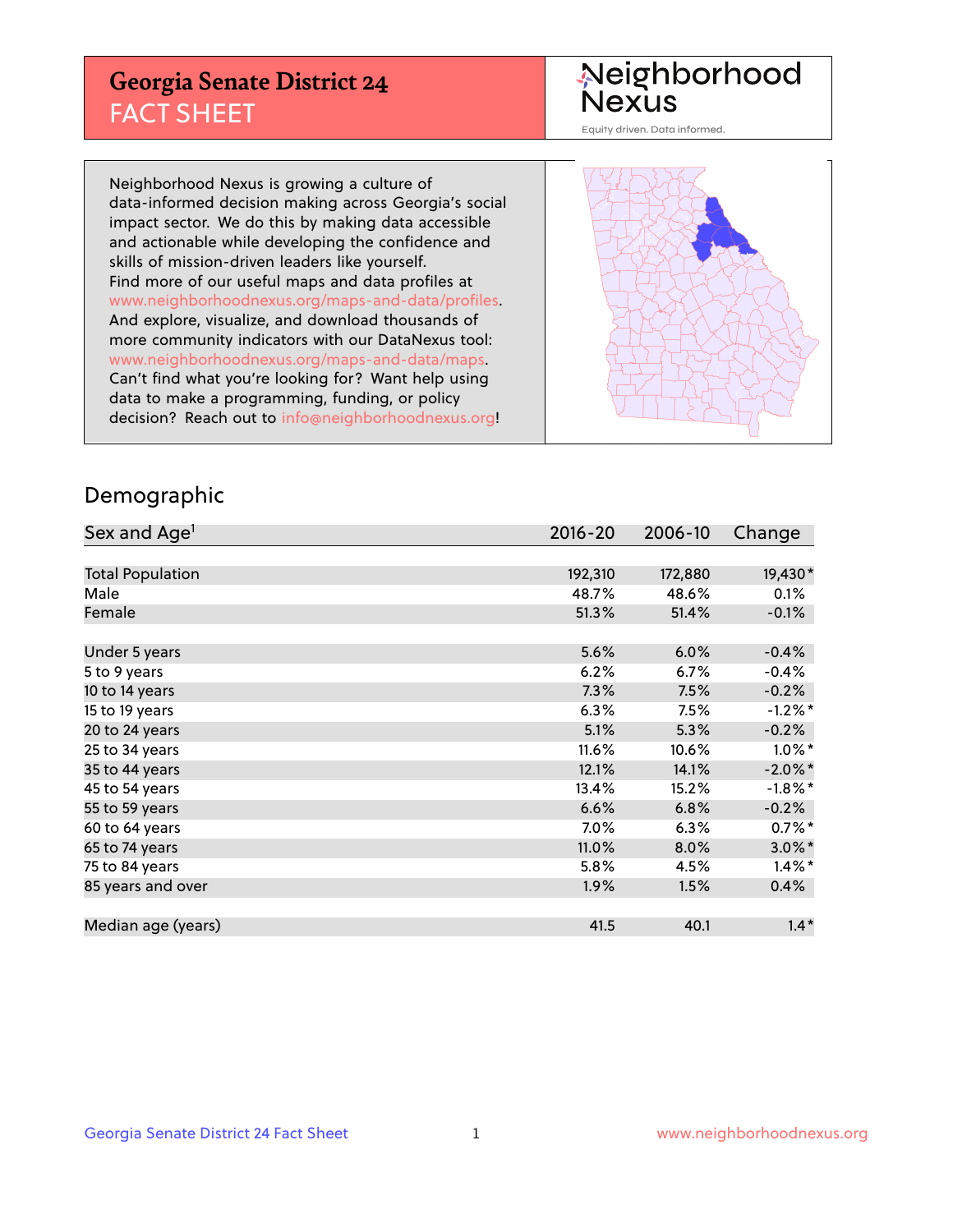## Demographic, continued...

| Race <sup>2</sup>                                            | $2016 - 20$ | 2006-10 | Change     |
|--------------------------------------------------------------|-------------|---------|------------|
| <b>Total population</b>                                      | 192,310     | 172,880 | 19,430*    |
| One race                                                     | 97.1%       | 98.5%   | $-1.4\%$ * |
| White                                                        | 72.2%       | 73.6%   | $-1.4\%$ * |
| <b>Black or African American</b>                             | 20.3%       | 21.0%   | $-0.7%$    |
| American Indian and Alaska Native                            | 0.2%        | 0.2%    | $-0.0%$    |
| Asian                                                        | 3.1%        | 2.4%    | $0.7%$ *   |
| Native Hawaiian and Other Pacific Islander                   | 0.0%        | 0.0%    | $-0.0%$    |
| Some other race                                              | 1.4%        | 1.3%    | 0.0%       |
| Two or more races                                            | 2.9%        | 1.5%    | $1.4\%$ *  |
| Race alone or in combination with other race(s) <sup>3</sup> | $2016 - 20$ | 2006-10 | Change     |
| Total population                                             | 192,310     | 172,880 | 19,430*    |
| White                                                        | 74.9%       | 75.0%   | $-0.1%$    |
| <b>Black or African American</b>                             | 21.5%       | 21.6%   | $-0.0%$    |
| American Indian and Alaska Native                            | 0.8%        | 0.7%    | 0.1%       |
| Asian                                                        | 3.8%        | 2.8%    | $1.0\%$ *  |
| Native Hawaiian and Other Pacific Islander                   | 0.1%        | 0.0%    | 0.1%       |
| Some other race                                              | 2.0%        | 1.5%    | 0.5%       |
| Hispanic or Latino and Race <sup>4</sup>                     | $2016 - 20$ | 2006-10 | Change     |
| Total population                                             | 192,310     | 172,880 | 19,430*    |
| Hispanic or Latino (of any race)                             | 5.1%        | 3.6%    | $1.6\%$ *  |
| Not Hispanic or Latino                                       | 94.9%       | 96.4%   | $-1.6\%$ * |
| White alone                                                  | 69.3%       | 71.7%   | $-2.3\%$ * |
| Black or African American alone                              | 20.2%       | 20.8%   | $-0.6%$    |
| American Indian and Alaska Native alone                      | 0.1%        | 0.2%    | $-0.1%$    |
| Asian alone                                                  | 3.0%        | 2.4%    | 0.6%       |
| Native Hawaiian and Other Pacific Islander alone             | 0.0%        | 0.0%    | $-0.0%$    |
| Some other race alone                                        | 0.2%        | 0.2%    | 0.0%       |
| Two or more races                                            | 2.2%        | 1.3%    | $0.9\%$ *  |
| U.S. Citizenship Status <sup>5</sup>                         | $2016 - 20$ | 2006-10 | Change     |
|                                                              |             |         |            |
| Foreign-born population                                      | 10,393      | 7,281   | $3,111*$   |
| Naturalized U.S. citizen                                     | 57.8%       | 50.1%   | 7.7%       |
| Not a U.S. citizen                                           | 42.2%       | 49.9%   | $-7.7%$    |
| Citizen, Voting Age Population <sup>6</sup>                  | 2016-20     | 2006-10 | Change     |
|                                                              |             |         |            |
| Citizen, 18 and over population                              | 143,745     | 126,693 | 17,051*    |
| Male                                                         | 47.6%       | 47.8%   | $-0.2%$    |
| Female                                                       | 52.4%       | 52.2%   | 0.2%       |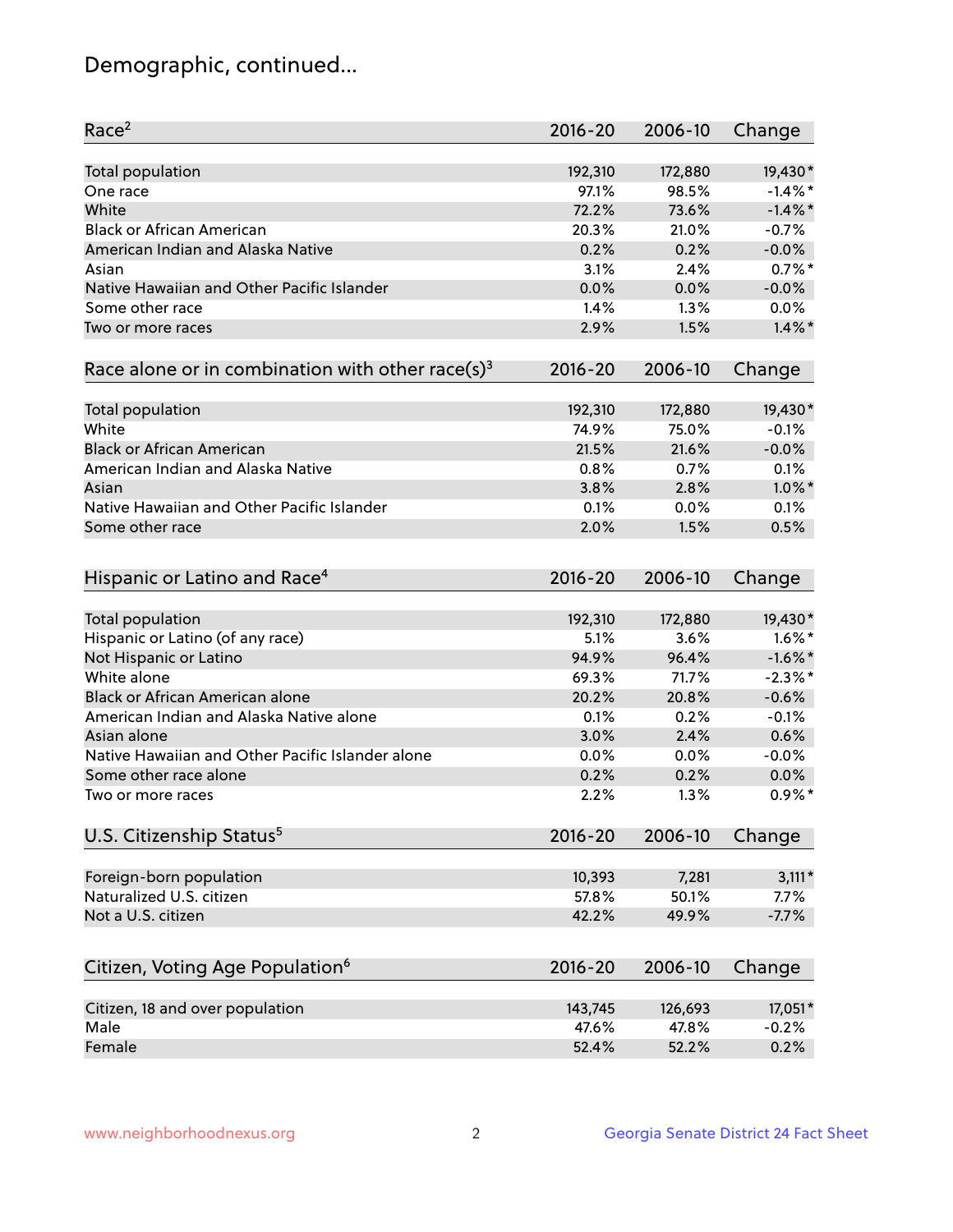#### Economic

| Income <sup>7</sup>                                 | 2016-20        | 2006-10        | Change                   |
|-----------------------------------------------------|----------------|----------------|--------------------------|
|                                                     |                |                | $5,744*$                 |
| All households<br>Less than \$10,000                | 68,452<br>5.9% | 62,709<br>8.2% | $-2.3\%$ *               |
|                                                     | 4.9%           | 6.6%           |                          |
| \$10,000 to \$14,999                                | 8.8%           | 11.1%          | $-1.7\%$ *<br>$-2.3\%$ * |
| \$15,000 to \$24,999                                | 8.4%           |                |                          |
| \$25,000 to \$34,999                                | 10.8%          | 10.6%          | $-2.1\%$ *               |
| \$35,000 to \$49,999                                |                | 14.1%          | $-3.3\%$ *               |
| \$50,000 to \$74,999                                | 17.1%          | 16.8%          | 0.3%                     |
| \$75,000 to \$99,999                                | 12.9%          | 13.1%          | $-0.2%$                  |
| \$100,000 to \$149,999                              | 16.3%          | 11.4%          | 4.8%*                    |
| \$150,000 to \$199,999                              | 7.6%           | 4.5%           | $3.1\%$ *                |
| \$200,000 or more                                   | 7.3%           | 3.7%           | $3.6\%$ *                |
| Median household income (dollars)                   | 65,983         | 49,312         | 16,670*                  |
| Mean household income (dollars)                     | 87,882         | 67,564         | 20,318*                  |
| With earnings                                       | 73.1%          | 75.6%          | $-2.5%$ *                |
| Mean earnings (dollars)                             | 87,103         | 69,483         | 17,620*                  |
| <b>With Social Security</b>                         | 38.2%          | 32.1%          | $6.2%$ *                 |
| Mean Social Security income (dollars)               | 20,975         | 15,148         | 5,827*                   |
| With retirement income                              | 28.4%          | 21.0%          | $7.4\%$ *                |
| Mean retirement income (dollars)                    | 31,487         | 24,024         | $7,463*$                 |
| With Supplemental Security Income                   | 5.3%           | 4.2%           | $1.1\%$ *                |
| Mean Supplemental Security Income (dollars)         | 9,443          | 7,800          | $1,644*$                 |
| With cash public assistance income                  | 1.1%           | 1.5%           | $-0.4%$                  |
| Mean cash public assistance income (dollars)        | 741            | 2,475          | $-1,735$                 |
| With Food Stamp/SNAP benefits in the past 12 months | 9.9%           | 9.1%           | 0.8%                     |
| Families                                            |                |                |                          |
|                                                     | 48,411         | 46,782<br>4.9% | $1,629*$                 |
| Less than \$10,000                                  | 3.0%           |                | $-1.9%$ *                |
| \$10,000 to \$14,999                                | 2.3%           | 4.2%           | $-1.8\%$ *               |
| \$15,000 to \$24,999                                | 6.3%           | 9.4%           | $-3.1\%$ *               |
| \$25,000 to \$34,999                                | 7.3%           | 10.0%          | $-2.7%$ *                |
| \$35,000 to \$49,999                                | 9.7%           | 13.6%          | $-3.9\%$ *               |
| \$50,000 to \$74,999                                | 17.5%          | 18.6%          | $-1.1%$                  |
| \$75,000 to \$99,999                                | 15.1%          | 14.8%          | 0.3%                     |
| \$100,000 to \$149,999                              | 20.0%          | 14.1%          | $6.0\%$ *                |
| \$150,000 to \$199,999                              | 10.0%          | 5.7%           | 4.3%*                    |
| \$200,000 or more                                   | 8.7%           | 4.8%           | $3.9\%$ *                |
| Median family income (dollars)                      | 81,457         | 60,420         | 21,037*                  |
| Mean family income (dollars)                        | 101,796        | 78,082         | 23,714*                  |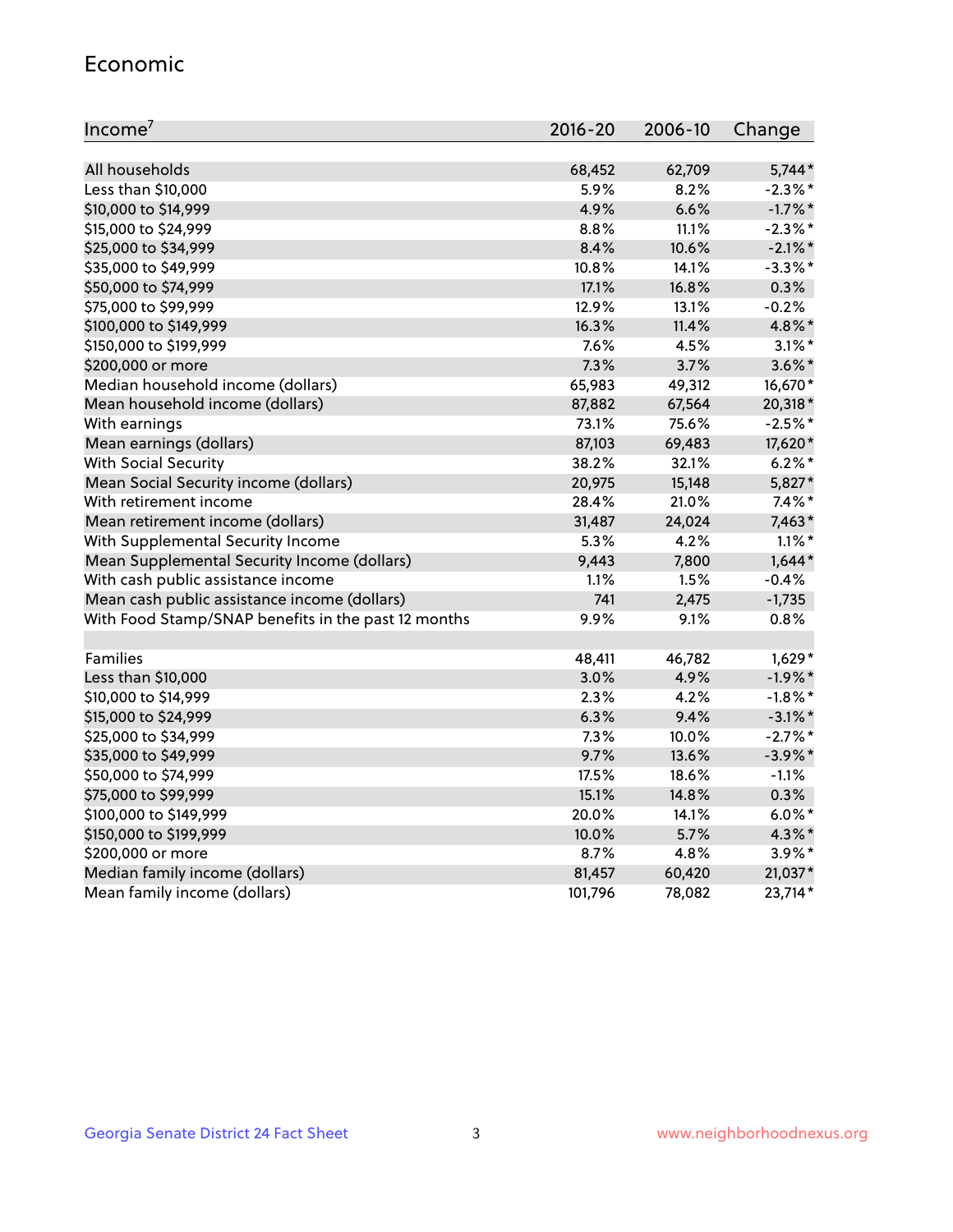## Economic, continued...

| Income, continued <sup>8</sup>                                        | $2016 - 20$ | 2006-10 | Change     |
|-----------------------------------------------------------------------|-------------|---------|------------|
|                                                                       |             |         |            |
| Nonfamily households                                                  | 20,041      | 15,927  | $4,115*$   |
| Median nonfamily income (dollars)                                     | 32,249      | 25,352  | 6,898*     |
| Mean nonfamily income (dollars)                                       | 51,454      | 34,792  | 16,662*    |
| Median earnings for workers (dollars)                                 | 35,288      | 30,010  | $5,278*$   |
| Median earnings for male full-time, year-round workers<br>(dollars)   | 54,764      | 45,413  | $9,351*$   |
| Median earnings for female full-time, year-round workers<br>(dollars) | 42,023      | 32,046  | 9,977*     |
| Per capita income (dollars)                                           | 33,499      | 25,389  | 8,110*     |
|                                                                       |             |         |            |
| Families and People Below Poverty Level <sup>9</sup>                  | $2016 - 20$ | 2006-10 | Change     |
| <b>All families</b>                                                   | 9.0%        | 11.0%   | $-2.0\%$ * |
| With related children under 18 years                                  | 15.8%       | 16.9%   | $-1.1%$    |
| With related children under 5 years only                              | 16.0%       | 23.0%   | $-7.1%$    |
| Married couple families                                               | 4.1%        | 5.1%    | $-1.0%$    |
| With related children under 18 years                                  | 6.6%        | 6.5%    | 0.1%       |
| With related children under 5 years only                              | 4.3%        | 8.9%    | $-4.7%$    |
| Families with female householder, no husband present                  | 26.6%       | 33.9%   | $-7.3%$    |
| With related children under 18 years                                  | 34.6%       | 42.9%   | $-8.3%$    |
| With related children under 5 years only                              | 47.5%       | 60.4%   | $-12.9%$   |
|                                                                       |             |         |            |
| All people                                                            | 11.7%       | 14.5%   | $-2.8\%$ * |
| Under 18 years                                                        | 16.2%       | 18.9%   | $-2.7%$    |
| Related children under 18 years                                       | 15.9%       | 18.8%   | $-2.8%$    |
| Related children under 5 years                                        | 18.0%       | 25.1%   | $-7.1%$    |
| Related children 5 to 17 years                                        | 15.2%       | 16.7%   | $-1.5%$    |
| 18 years and over                                                     | 10.3%       | 13.1%   | $-2.8\%$ * |
| 18 to 64 years                                                        | 10.7%       | 13.3%   | $-2.6\%$ * |
| 65 years and over                                                     | 9.2%        | 12.0%   | $-2.8%$    |
| People in families                                                    | 9.6%        | 12.1%   | $-2.5%$ *  |
| Unrelated individuals 15 years and over                               | 24.3%       | 31.5%   | $-7.2%$ *  |
|                                                                       |             |         |            |
| Non-Hispanic white people                                             | 8.5%        | 10.1%   | $-1.6\%$ * |
| Black or African-American people                                      | 21.7%       | 30.2%   | $-8.5%$ *  |
| Asian people                                                          | 8.9%        | 5.9%    | 3.0%       |
| Hispanic or Latino people                                             | 18.4%       | 20.2%   | $-1.9%$    |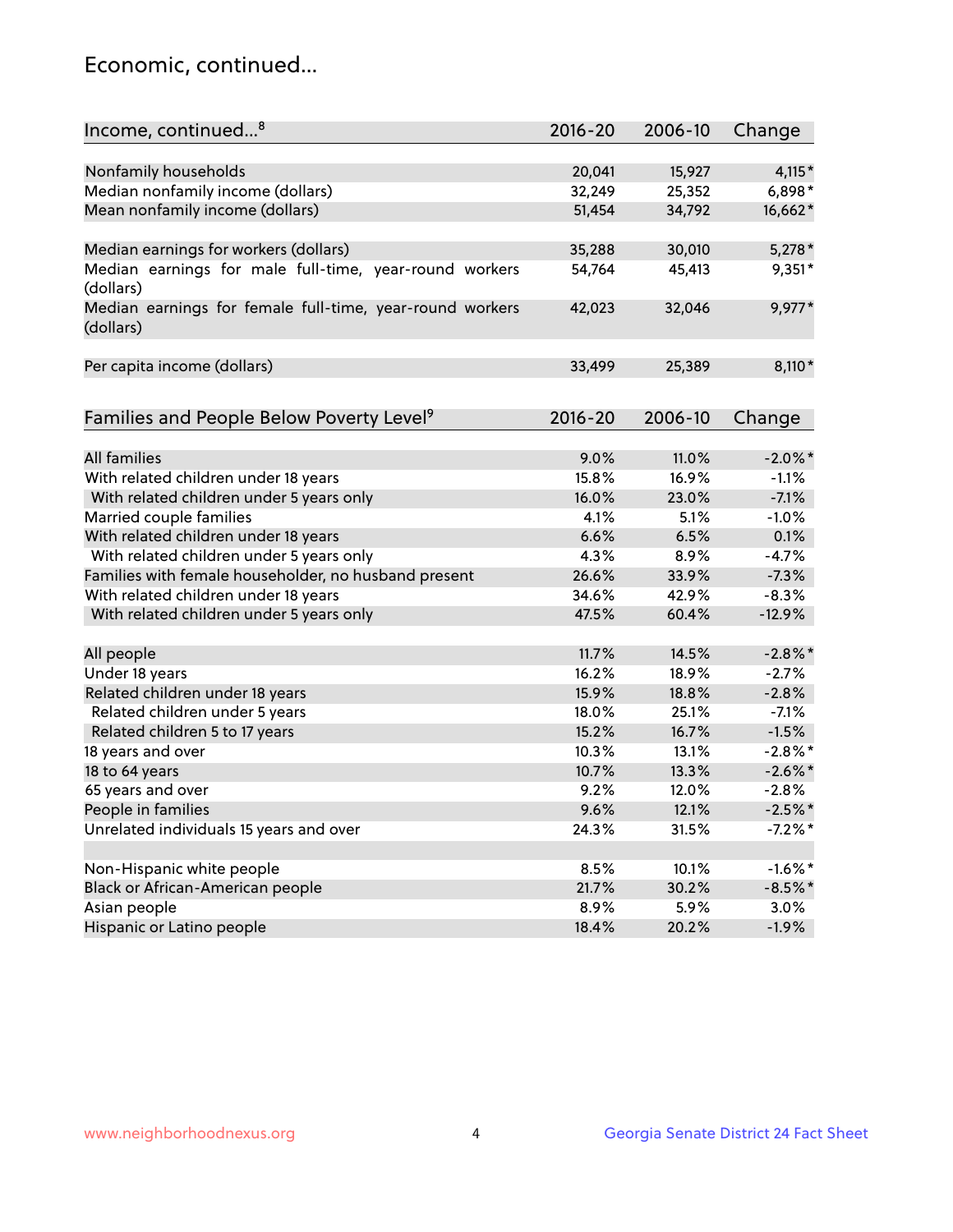## Employment

| Employment Status <sup>10</sup>                                             | $2016 - 20$ | 2006-10 | Change     |
|-----------------------------------------------------------------------------|-------------|---------|------------|
| Population 16 years and over                                                |             | 135,275 |            |
| In labor force                                                              | 152,706     |         | 17,432*    |
| Civilian labor force                                                        | 58.9%       | 60.1%   | $-1.1%$    |
|                                                                             | 58.1%       | 59.3%   | $-1.2%$    |
| Employed                                                                    | 55.2%       | 54.6%   | 0.6%       |
| Unemployed                                                                  | 2.8%        | 4.6%    | $-1.8%$    |
| <b>Armed Forces</b>                                                         | 0.9%        | 0.8%    | 0.1%       |
| Not in labor force                                                          | 41.1%       | 39.9%   | 1.1%       |
| Civilian labor force                                                        | 88,651      | 80,152  | 8,499*     |
|                                                                             | 4.9%        | 7.8%    |            |
| <b>Unemployment Rate</b>                                                    |             |         | $-2.9%$    |
| Females 16 years and over                                                   | 79,484      | 70,463  | $9,022*$   |
| In labor force                                                              | 53.5%       | 53.7%   | $-0.2%$    |
| Civilian labor force                                                        | 53.2%       | 53.3%   | $-0.1%$    |
| Employed                                                                    | 50.8%       | 49.1%   | 1.8%       |
|                                                                             |             |         |            |
| Own children of the householder under 6 years                               | 12,652      | 12,544  | 108        |
| All parents in family in labor force                                        | 60.4%       | 65.8%   | $-5.4%$    |
|                                                                             |             |         |            |
| Own children of the householder 6 to 17 years                               | 29,420      | 27,741  | 1,679      |
| All parents in family in labor force                                        | 69.5%       | 69.8%   | $-0.4%$    |
|                                                                             |             |         |            |
| Industry <sup>11</sup>                                                      | $2016 - 20$ | 2006-10 | Change     |
|                                                                             |             |         |            |
| Civilian employed population 16 years and over                              | 84,333      | 73,924  | 10,409*    |
| Agriculture, forestry, fishing and hunting, and mining                      | 2.0%        | 2.4%    | $-0.4%$    |
| Construction                                                                | 6.5%        | 6.8%    | $-0.3%$    |
| Manufacturing                                                               | 11.9%       | 14.9%   | $-2.9\%$ * |
| Wholesale trade                                                             | 2.9%        | 2.7%    | 0.2%       |
| Retail trade                                                                | 10.8%       | 11.5%   | $-0.7%$    |
| Transportation and warehousing, and utilities                               | 6.3%        | 4.9%    | $1.4\%$ *  |
| Information                                                                 | 1.4%        | 1.8%    | $-0.5%$    |
| Finance and insurance, and real estate and rental and leasing               | 5.5%        | 4.7%    | $0.8\%$    |
| Professional, scientific, and management, and administrative                | 9.4%        | 8.7%    | 0.6%       |
| and waste management services                                               |             |         |            |
| Educational services, and health care and social assistance                 | 24.7%       | 23.4%   | $1.3\%$ *  |
| Arts, entertainment, and recreation, and accommodation and<br>food services | 7.7%        | 7.7%    | $-0.0%$    |
| Other services, except public administration                                | 4.2%        | 5.0%    | $-0.9%$    |
| Public administration                                                       | 6.8%        | 5.5%    | $1.3\%$ *  |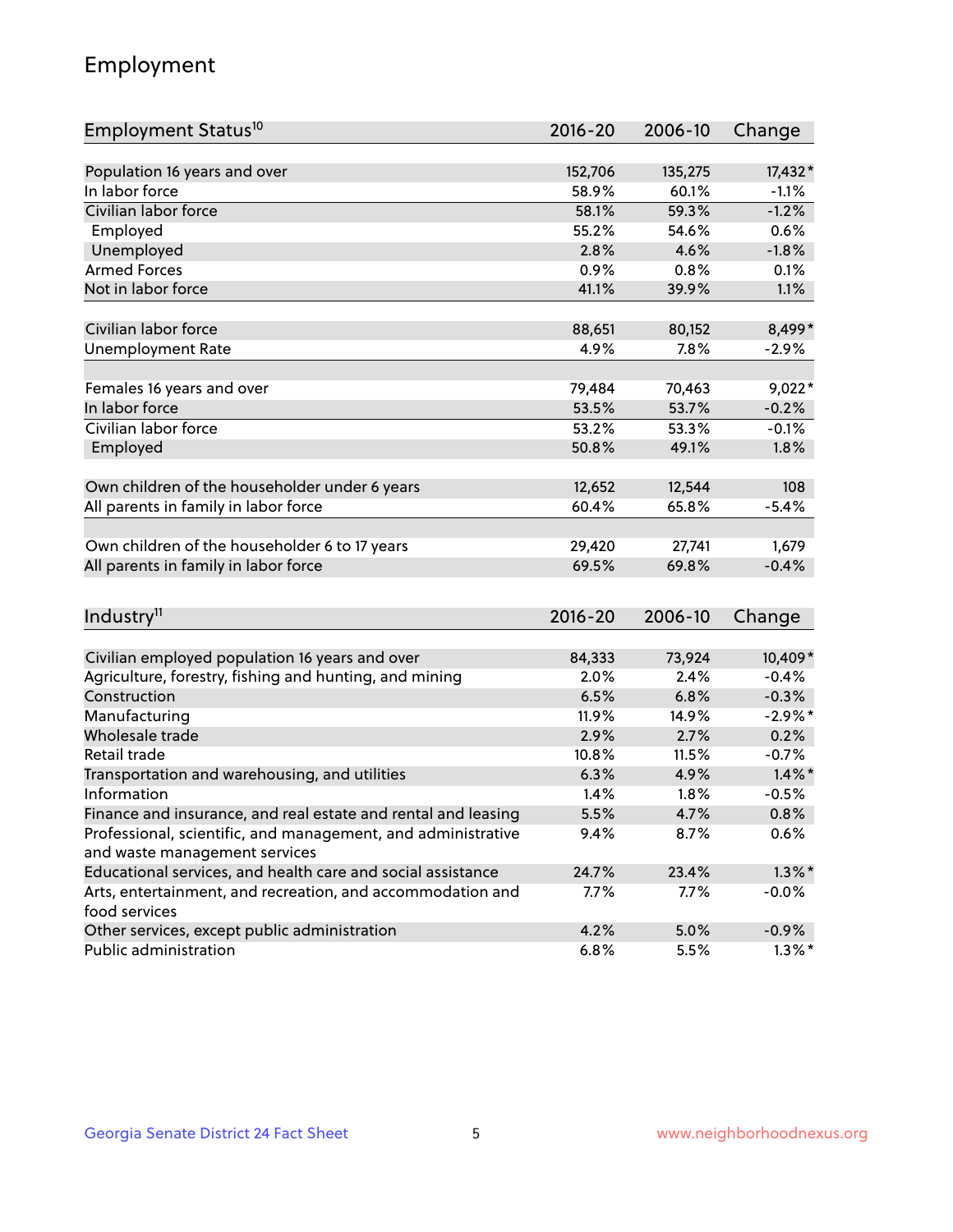## Employment, continued...

| Occupation <sup>12</sup>                                     | $2016 - 20$ | 2006-10 | Change     |
|--------------------------------------------------------------|-------------|---------|------------|
| Civilian employed population 16 years and over               | 84,333      | 73,924  | 10,409*    |
| Management, business, science, and arts occupations          | 38.5%       | 35.8%   | $2.7\%$ *  |
| Service occupations                                          | 16.5%       | 15.8%   | 0.7%       |
| Sales and office occupations                                 | 21.9%       | 23.2%   | $-1.3%$    |
| Natural<br>and<br>maintenance<br>resources,<br>construction, | 8.9%        | 10.3%   | $-1.5%$    |
| occupations                                                  |             |         |            |
| Production, transportation, and material moving occupations  | 14.3%       | 14.9%   | $-0.6%$    |
| Class of Worker <sup>13</sup>                                | $2016 - 20$ | 2006-10 | Change     |
|                                                              |             |         |            |
| Civilian employed population 16 years and over               | 84,333      | 73,924  | 10,409*    |
| Private wage and salary workers                              | 72.0%       | 73.6%   | $-1.6%$    |
| Government workers                                           | 21.8%       | 19.1%   | $2.8\%$ *  |
| Self-employed in own not incorporated business workers       | 6.0%        | 7.1%    | $-1.1\%$ * |
| Unpaid family workers                                        | 0.1%        | 0.2%    | $-0.1%$    |
| Job Flows <sup>14</sup>                                      | 2019        | 2010    | Change     |
|                                                              |             |         |            |
| Total Jobs in district                                       | 50,499      | 47,904  | 2,595      |
| Held by residents of district                                | 44.8%       | 45.9%   | $-1.2%$    |
| Held by non-residents of district                            | 55.2%       | 54.1%   | 1.2%       |
| Jobs by Industry Sector <sup>15</sup>                        | 2019        | 2010    | Change     |
|                                                              |             |         |            |
| Total Jobs in district                                       | 50,499      | 47,904  | 2,595      |
| Goods Producing sectors                                      | 22.4%       | 21.7%   | 0.8%       |
| Trade, Transportation, and Utilities sectors                 | 19.4%       | 18.5%   | 0.9%       |
| All Other Services sectors                                   | 58.1%       | 59.8%   | $-1.7%$    |
|                                                              |             |         |            |
| Total Jobs in district held by district residents            | 22,602      | 22,006  | 596        |
| <b>Goods Producing sectors</b>                               | 25.9%       | 24.0%   | 1.9%       |
| Trade, Transportation, and Utilities sectors                 | 15.1%       | 13.8%   | 1.4%       |
| All Other Services sectors                                   | 59.0%       | 62.2%   | $-3.3%$    |
|                                                              |             |         |            |
| Jobs by Earnings <sup>16</sup>                               | 2019        | 2010    | Change     |
| Total Jobs in district                                       | 50,499      | 47,904  | 2,595      |
| Jobs with earnings \$1250/month or less                      | 26.6%       | 31.5%   | $-4.9%$    |
| Jobs with earnings \$1251/month to \$3333/month              | 39.0%       | 43.2%   | $-4.2%$    |
| Jobs with earnings greater than \$3333/month                 | 34.4%       | 25.3%   | 9.1%       |
|                                                              |             |         |            |
| Total Jobs in district held by district residents            | 22,602      | 22,006  | 596        |
| Jobs with earnings \$1250/month or less                      | 25.7%       | 30.9%   | $-5.3%$    |
| Jobs with earnings \$1251/month to \$3333/month              | 37.8%       | 41.6%   | $-3.8%$    |
| Jobs with earnings greater than \$3333/month                 | 36.6%       | 27.5%   | 9.1%       |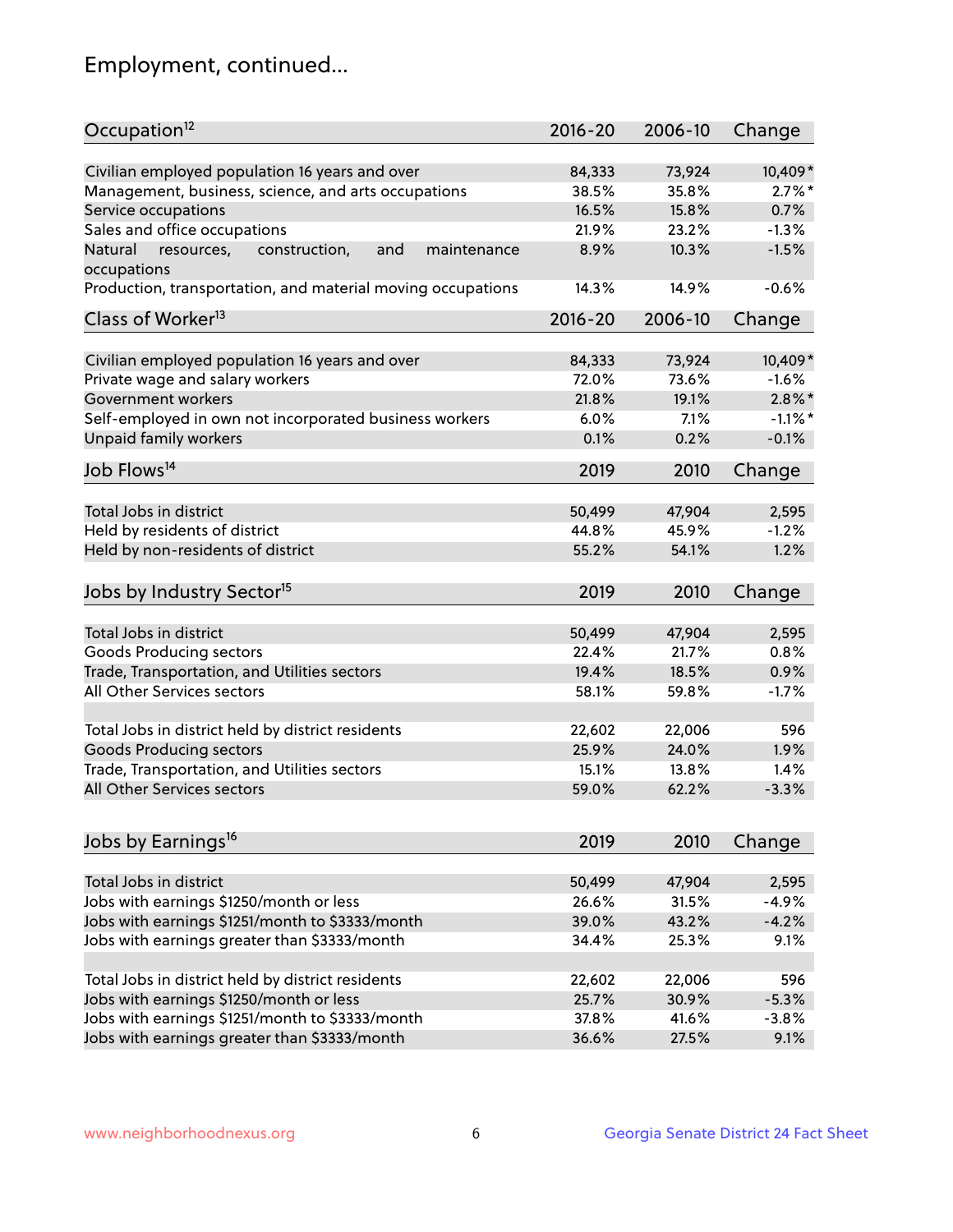## Employment, continued...

| 2019   | 2010   | Change  |
|--------|--------|---------|
|        |        |         |
| 50,499 | 47,904 | 2,595   |
| 23.5%  | 24.9%  | $-1.4%$ |
| 52.7%  | 56.2%  | $-3.5%$ |
| 23.8%  | 18.9%  | 4.9%    |
|        |        |         |
| 22,602 | 22,006 | 596     |
| 20.6%  | 20.1%  | 0.6%    |
| 52.6%  | 57.9%  | $-5.3%$ |
| 26.8%  | 22.0%  | 4.8%    |
|        |        |         |

#### Education

| School Enrollment <sup>18</sup>                | $2016 - 20$ | 2006-10 | Change     |
|------------------------------------------------|-------------|---------|------------|
|                                                |             |         |            |
| Population 3 years and over enrolled in school | 47,165      | 45,017  | 2,148      |
| Nursery school, preschool                      | $7.0\%$     | $7.8\%$ | $-0.8%$    |
| Kindergarten                                   | 5.7%        | 6.3%    | $-0.6%$    |
| Elementary school (grades 1-8)                 | 44.1%       | 41.9%   | $2.2\%$ *  |
| High school (grades 9-12)                      | 22.7%       | 24.6%   | $-1.8%$    |
| College or graduate school                     | 20.5%       | 19.4%   | $1.1\%$    |
| Educational Attainment <sup>19</sup>           | $2016 - 20$ | 2006-10 | Change     |
|                                                |             |         |            |
| Population 25 years and over                   | 133,540     | 115,812 | 17,728 *   |
| Less than 9th grade                            | 3.5%        | 6.2%    | $-2.7%$ *  |
| 9th to 12th grade, no diploma                  | 7.9%        | 11.2%   | $-3.2\%$ * |
| High school graduate (includes equivalency)    | 30.4%       | 32.3%   | $-2.0\%$ * |
| Some college, no degree                        | 19.6%       | 17.9%   | $1.6\%$ *  |
| Associate's degree                             | 8.4%        | 7.0%    | $1.4\%$ *  |
| Bachelor's degree                              | 18.0%       | 15.4%   | $2.6\%$ *  |
| Graduate or professional degree                | 12.2%       | 10.0%   | $2.2\%$ *  |
|                                                |             |         |            |
| Percent high school graduate or higher         | 88.5%       | 82.7%   | $5.9\%$ *  |
| Percent bachelor's degree or higher            | 30.2%       | 25.4%   | $4.8\%$ *  |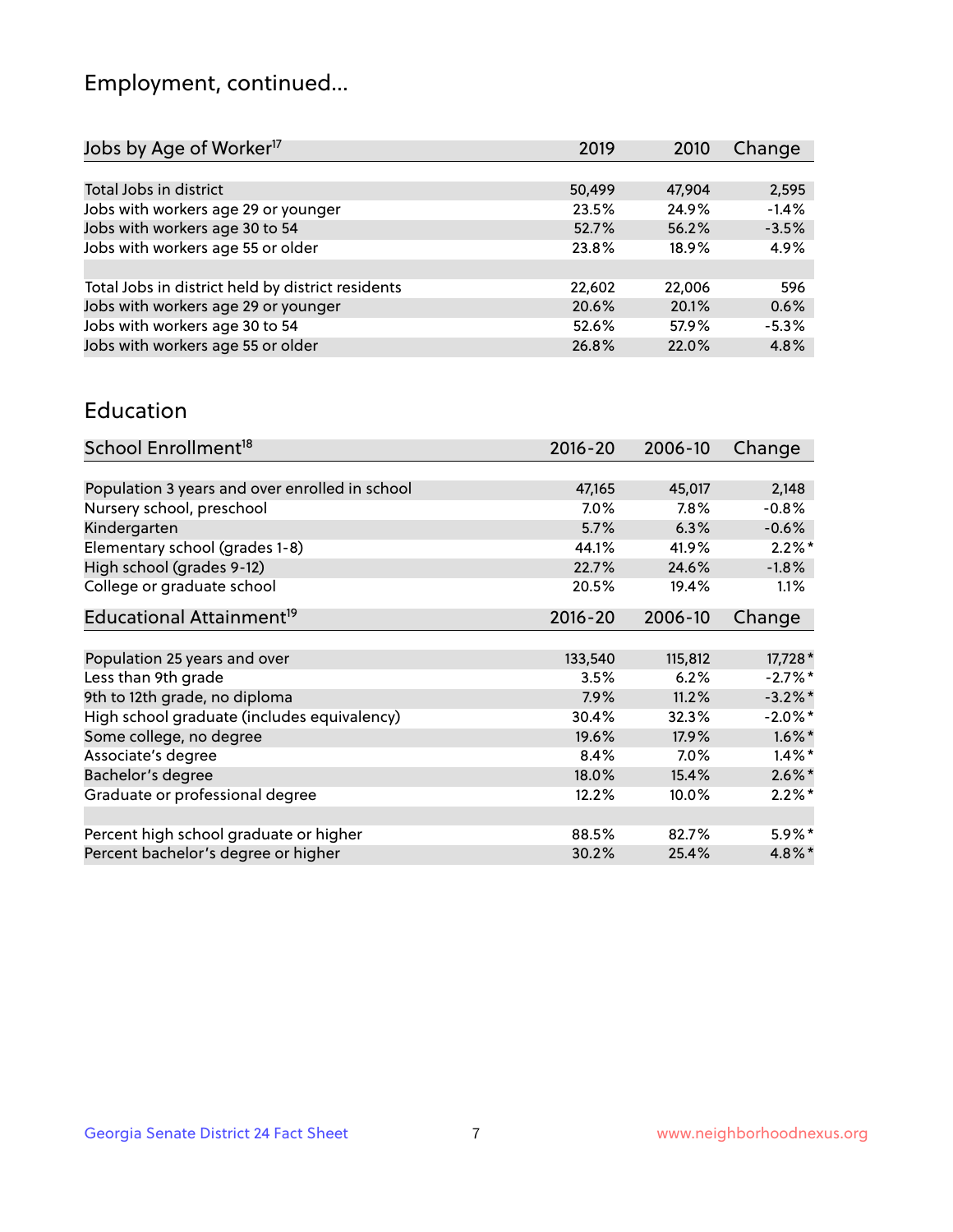## Housing

| Households by Type <sup>20</sup>                     | 2016-20     | 2006-10 | Change     |
|------------------------------------------------------|-------------|---------|------------|
|                                                      |             |         |            |
| <b>Total households</b>                              | 68,452      | 62,709  | $5,744*$   |
| Family households (families)                         | 70.7%       | 74.6%   | $-3.9\%$ * |
| With own children under 18 years                     | 27.5%       | 31.6%   | $-4.1\%$ * |
| Married-couple family                                | 54.8%       | 56.4%   | $-1.7%$ *  |
| With own children of the householder under 18 years  | 19.3%       | 22.2%   | $-3.0\%$ * |
| Male householder, no wife present, family            | 3.6%        | 4.1%    | $-0.4%$    |
| With own children of the householder under 18 years  | 1.3%        | 1.7%    | $-0.3%$    |
| Female householder, no husband present, family       | 12.3%       | 14.1%   | $-1.8\%$ * |
| With own children of the householder under 18 years  | 6.9%        | 7.7%    | $-0.8%$    |
| Nonfamily households                                 | 29.3%       | 25.4%   | $3.9\%$ *  |
| Householder living alone                             | 26.0%       | 22.0%   | 4.0%*      |
| 65 years and over                                    | 13.0%       | 9.0%    | $4.1\%$ *  |
|                                                      |             |         |            |
| Households with one or more people under 18 years    | 30.9%       | 35.8%   | $-4.9%$ *  |
| Households with one or more people 65 years and over | 35.5%       | 26.1%   | $9.3\%$ *  |
|                                                      |             |         |            |
| Average household size                               | 2.78        | 2.72    | $0.05*$    |
| Average family size                                  | 3.36        | 3.20    | $0.16*$    |
|                                                      |             |         |            |
| Housing Occupancy <sup>21</sup>                      | $2016 - 20$ | 2006-10 | Change     |
| Total housing units                                  | 85,732      | 77,057  | 8,675*     |
| Occupied housing units                               | 79.8%       | 81.4%   | $-1.5%$ *  |
|                                                      | 20.2%       | 18.6%   |            |
| Vacant housing units                                 |             |         | $1.5\%$ *  |
| Homeowner vacancy rate                               | 3.7         | 2.8     | 0.9        |
| Rental vacancy rate                                  | 8.3         | 8.0     | 0.3        |
|                                                      |             |         |            |
| Units in Structure <sup>22</sup>                     | $2016 - 20$ | 2006-10 | Change     |
|                                                      |             |         |            |
| Total housing units                                  | 85,732      | 77,057  | 8,675*     |
| 1-unit, detached                                     | 75.3%       | 73.7%   | $1.7\%$ *  |
| 1-unit, attached                                     | 3.1%        | 2.7%    | 0.4%       |
| 2 units                                              | 1.3%        | 1.5%    | $-0.2%$    |
| 3 or 4 units                                         | 1.4%        | 1.2%    | 0.1%       |
| 5 to 9 units                                         | 1.3%        | 1.6%    | $-0.3%$    |
| 10 to 19 units                                       | 1.8%        | 1.0%    | 0.8%       |
| 20 or more units                                     | 1.5%        | 1.0%    | 0.5%       |
| Mobile home                                          | 14.2%       | 17.2%   | $-3.0\%$ * |
| Boat, RV, van, etc.                                  | 0.1%        | 0.0%    | 0.1%       |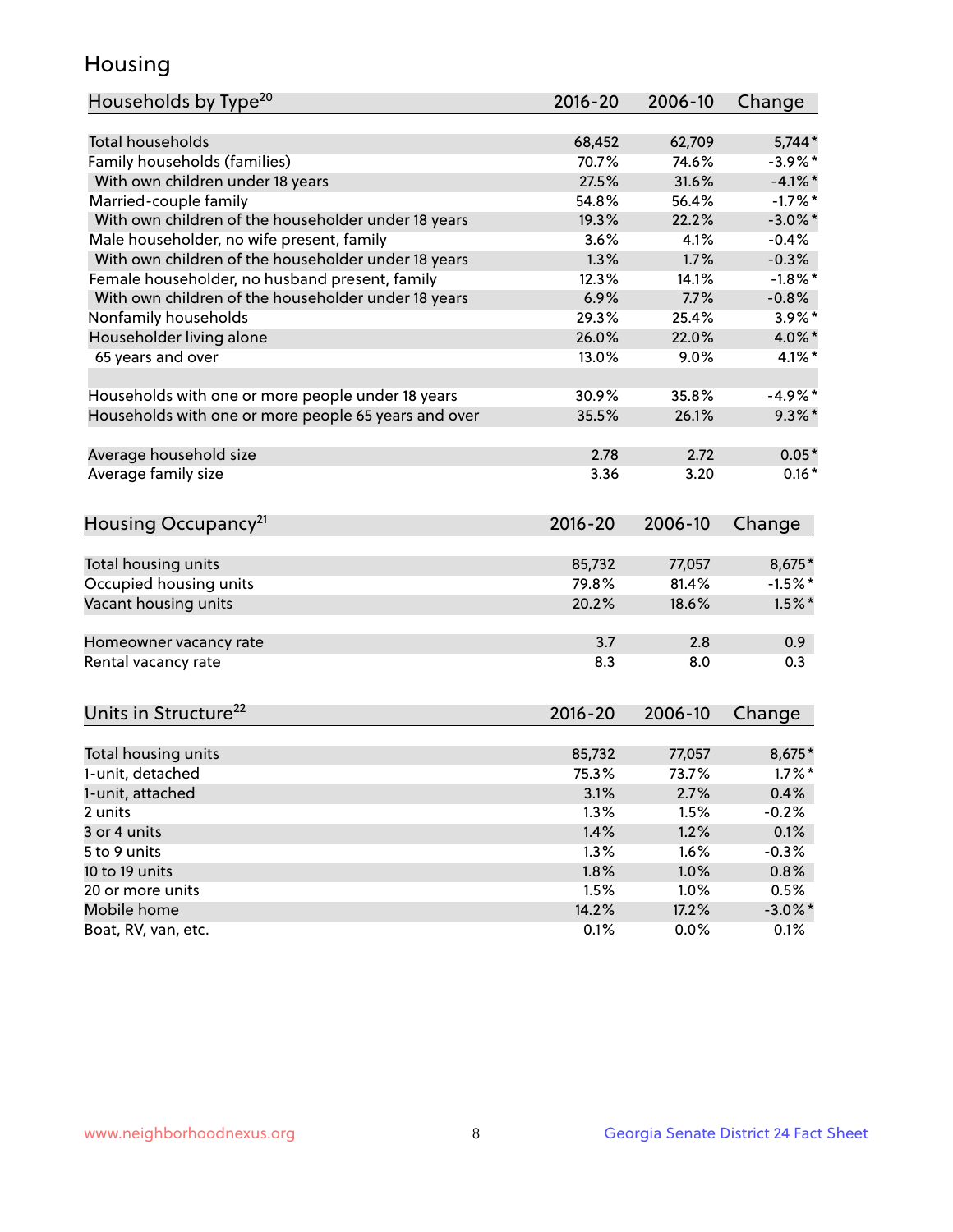## Housing, Continued...

| Year Structure Built <sup>23</sup>               | 2016-20        | 2006-10        | Change            |
|--------------------------------------------------|----------------|----------------|-------------------|
| Total housing units                              | 85,732         | 77,057         | 8,675*            |
| Built 2014 or later                              | 5.8%           | (X)            | (X)               |
| Built 2010 to 2013                               | 4.9%           | (X)            | (X)               |
| Built 2000 to 2009                               | 18.2%          | 17.4%          | 0.8%              |
| Built 1990 to 1999                               | 20.6%          | 22.5%          | $-1.9%$ *         |
| Built 1980 to 1989                               | 17.0%          | 18.5%          | $-1.6\%$ *        |
| Built 1970 to 1979                               | 14.7%          | 17.5%          | $-2.8\%$ *        |
| Built 1960 to 1969                               | 7.9%           | 9.8%           | $-1.9%$ *         |
| Built 1950 to 1959                               | 4.9%           | 5.5%           | $-0.6%$           |
| Built 1940 to 1949                               | 1.7%           | 3.1%           | $-1.4\%$ *        |
| Built 1939 or earlier                            | 4.4%           | 5.6%           | $-1.2%$ *         |
| Housing Tenure <sup>24</sup>                     | 2016-20        | 2006-10        | Change            |
|                                                  |                |                |                   |
| Occupied housing units                           | 68,452         | 62,709         | $5,744*$          |
| Owner-occupied                                   | 77.3%          | 79.3%          | $-1.9%$ *         |
| Renter-occupied                                  | 22.7%          | 20.7%          | $1.9\%$ *         |
| Average household size of owner-occupied unit    | 2.82           | 2.73           | $0.09*$           |
| Average household size of renter-occupied unit   | 2.64           | 2.70           | $-0.06$           |
| Residence 1 Year Ago <sup>25</sup>               | 2016-20        | 2006-10        | Change            |
| Population 1 year and over                       | 190,172        | 171,127        | 19,045*           |
| Same house                                       | 88.9%          | 88.8%          | 0.1%              |
| Different house in the U.S.                      | 10.4%          | 11.0%          | $-0.6%$           |
| Same county                                      | 4.1%           | 5.4%           | $-1.3\%$ *        |
| Different county                                 | 6.3%           | 5.5%           | 0.7%              |
| Same state                                       | 3.8%           | 3.9%           | $-0.0%$           |
| Different state                                  | 2.4%           | 1.7%           | $0.8\% *$         |
| Abroad                                           | 0.7%           | 0.2%           | 0.5%              |
| Value of Housing Unit <sup>26</sup>              | $2016 - 20$    | 2006-10        | Change            |
|                                                  |                |                |                   |
| Owner-occupied units                             | 52,942         | 49,697         | $3,245*$          |
| Less than \$50,000                               | 10.0%          | 11.0%          | $-1.0%$           |
| \$50,000 to \$99,999                             | 15.4%          | 19.2%          | $-3.8\%$ *        |
| \$100,000 to \$149,999                           | 14.1%          | 19.4%<br>14.8% | $-5.3\%$ *        |
| \$150,000 to \$199,999<br>\$200,000 to \$299,999 | 15.0%<br>22.3% | 17.1%          | 0.2%<br>$5.2\%$ * |
| \$300,000 to \$499,999                           | 16.0%          | 12.0%          | $3.9\%$ *         |
| \$500,000 to \$999,999                           | 5.8%           | 5.1%           | 0.6%              |
| \$1,000,000 or more                              | 1.5%           | 1.3%           | 0.2%              |
| Median (dollars)                                 | 183,574        | 151,007        | 32,567*           |
| Mortgage Status <sup>27</sup>                    | 2016-20        | 2006-10        | Change            |
|                                                  |                |                |                   |
| Owner-occupied units                             | 52,942         | 49,697         | $3,245*$          |
| Housing units with a mortgage                    | 56.5%          | 63.7%          | $-7.1\%$ *        |
| Housing units without a mortgage                 | 43.5%          | 36.3%          | $7.1\%$ *         |
|                                                  |                |                |                   |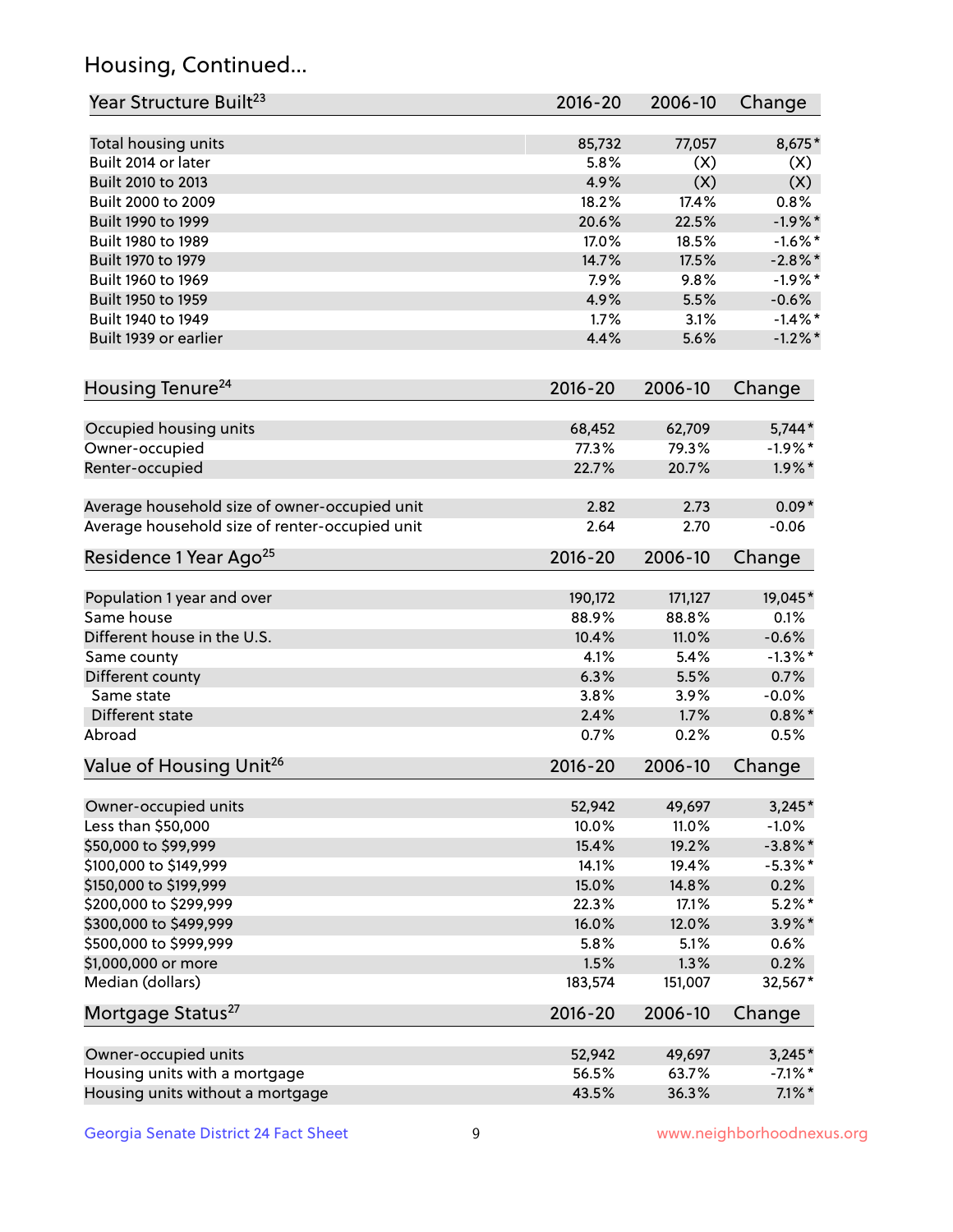## Housing, Continued...

| Selected Monthly Owner Costs <sup>28</sup>                                            | $2016 - 20$ | 2006-10 | Change      |
|---------------------------------------------------------------------------------------|-------------|---------|-------------|
| Housing units with a mortgage                                                         | 29,928      | 31,633  | $-1,704*$   |
| Less than \$300                                                                       | 0.2%        | 0.1%    | 0.1%        |
| \$300 to \$499                                                                        | 1.1%        | 2.1%    | $-1.1%$     |
| \$500 to \$999                                                                        | 20.2%       | 27.5%   | $-7.3\%$ *  |
| \$1,000 to \$1,499                                                                    | 31.3%       | 33.1%   | $-1.8%$     |
| \$1,500 to \$1,999                                                                    | 24.0%       | 19.6%   | 4.4%*       |
| \$2,000 to \$2,999                                                                    | 18.2%       | 12.1%   | $6.1\%$ *   |
| \$3,000 or more                                                                       | 5.0%        | 5.5%    | $-0.5%$     |
| Median (dollars)                                                                      | 1,458       | 1,303   | 156*        |
| Housing units without a mortgage                                                      | 23,013      | 18,064  | 4,949*      |
| Less than \$150                                                                       | 2.8%        | 5.7%    | $-2.9%$     |
| \$150 to \$249                                                                        | 10.6%       | 20.6%   | $-10.0\%$ * |
| \$250 to \$349                                                                        | 19.6%       | 24.9%   | $-5.4\%$ *  |
| \$350 to \$499                                                                        | 28.3%       | 26.3%   | 2.0%        |
| \$500 to \$699                                                                        | 22.7%       | 13.9%   | $8.8\%$ *   |
| \$700 or more                                                                         | 16.0%       | 8.6%    | $7.4\%$ *   |
| Median (dollars)                                                                      | 440         | 345     | $94*$       |
| Selected Monthly Owner Costs as a Percentage of<br>Household Income <sup>29</sup>     | $2016 - 20$ | 2006-10 | Change      |
| Housing units with a mortgage (excluding units where<br>SMOCAPI cannot be computed)   | 29,819      | 31,490  | $-1,672$    |
| Less than 20.0 percent                                                                | 51.0%       | 39.0%   | 12.0%*      |
| 20.0 to 24.9 percent                                                                  | 16.6%       | 18.0%   | $-1.4%$     |
| 25.0 to 29.9 percent                                                                  | 9.7%        | 11.3%   | $-1.6%$ *   |
| 30.0 to 34.9 percent                                                                  | 6.0%        | 7.2%    | $-1.1%$     |
| 35.0 percent or more                                                                  | 16.7%       | 24.6%   | $-7.8\%$ *  |
| Not computed                                                                          | 110         | 142     | $-32$       |
| Housing unit without a mortgage (excluding units where<br>SMOCAPI cannot be computed) | 22,744      | 17,764  | 4,980*      |
| Less than 10.0 percent                                                                | 51.0%       | 47.2%   | 3.8%        |
| 10.0 to 14.9 percent                                                                  | 18.4%       | 16.0%   | $2.5%$ *    |
| 15.0 to 19.9 percent                                                                  | 8.4%        | 10.4%   | $-2.0%$     |
| 20.0 to 24.9 percent                                                                  | 5.3%        | 6.9%    | $-1.5%$     |
| 25.0 to 29.9 percent                                                                  | 3.8%        | 4.2%    | $-0.4%$     |
| 30.0 to 34.9 percent                                                                  | 2.4%        | 3.9%    | $-1.6%$     |
| 35.0 percent or more                                                                  | 10.6%       | 11.5%   | $-0.8%$     |
| Not computed                                                                          | 270         | 301     | $-31$       |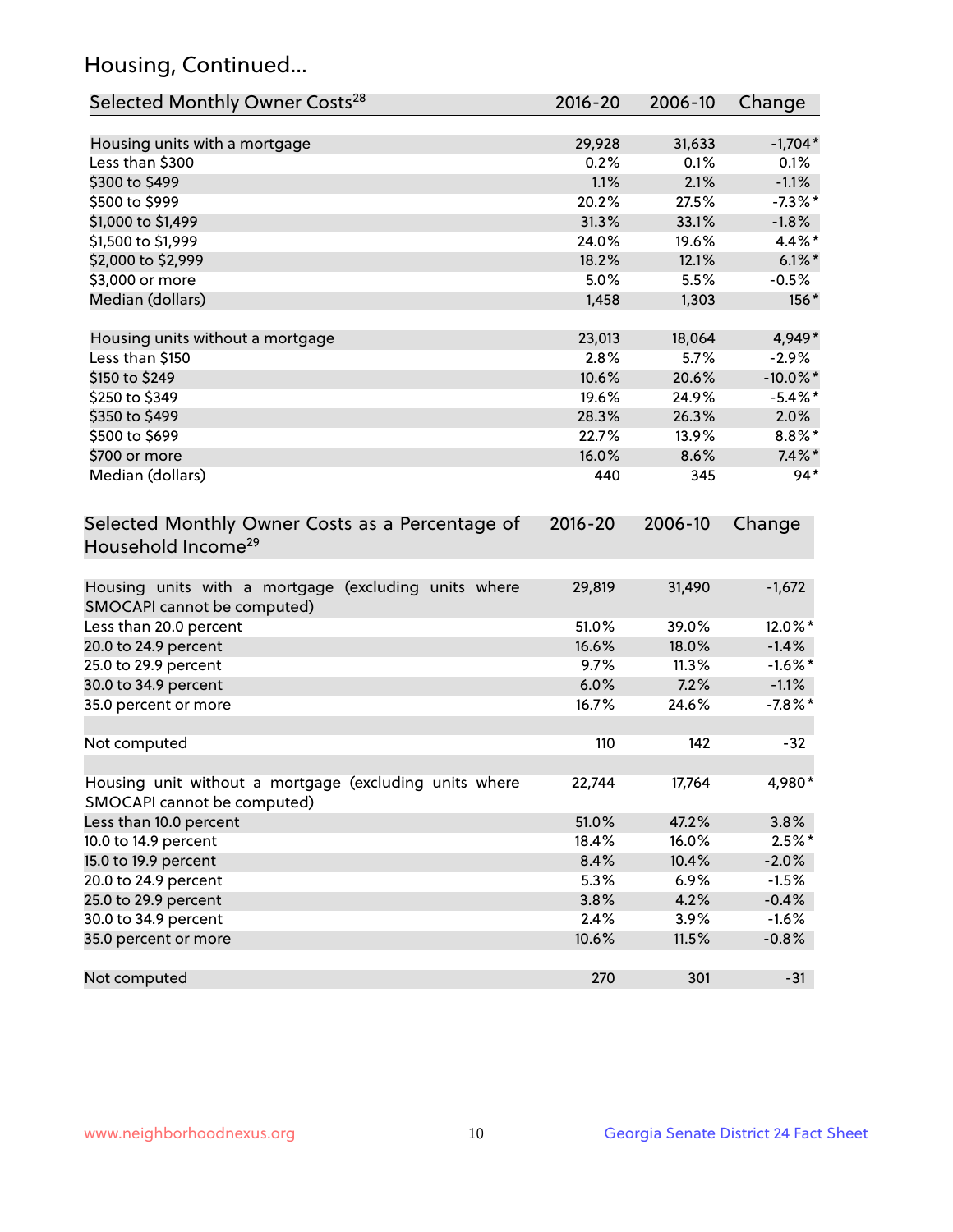## Housing, Continued...

| Gross Rent <sup>30</sup>                                     | 2016-20     | 2006-10 | Change   |
|--------------------------------------------------------------|-------------|---------|----------|
|                                                              |             |         |          |
| Occupied units paying rent                                   | 13,666      | 11,346  | $2,320*$ |
| Less than \$200                                              | $1.3\%$     | 2.6%    | $-1.3\%$ |
| \$200 to \$499                                               | 11.6%       | 24.7%   | $-13.1%$ |
| \$500 to \$749                                               | 26.9%       | 32.3%   | $-5.4%$  |
| \$750 to \$999                                               | 25.3%       | 20.5%   | 4.9%     |
| \$1,000 to \$1,499                                           | 22.5%       | 15.0%   | 7.5%     |
| \$1,500 to \$1,999                                           | 7.6%        | 1.7%    | 5.9%     |
| \$2,000 or more                                              | 4.8%        | 3.1%    | $1.7\%$  |
| Median (dollars)                                             | 845         | 684     | $161*$   |
|                                                              |             |         |          |
| No rent paid                                                 | 1,845       | 1,666   | 179      |
|                                                              |             |         |          |
| Gross Rent as a Percentage of Household Income <sup>31</sup> | $2016 - 20$ | 2006-10 | Change   |
|                                                              |             |         |          |
| Occupied units paying rent (excluding units where GRAPI      | 13,326      | 11,000  | $2,326*$ |

| cannot be computed)    |       |       |         |
|------------------------|-------|-------|---------|
| Less than 15.0 percent | 19.2% | 12.2% | 7.0%    |
| 15.0 to 19.9 percent   | 11.4% | 13.1% | $-1.7%$ |
| 20.0 to 24.9 percent   | 13.3% | 14.1% | $-0.8%$ |
| 25.0 to 29.9 percent   | 10.4% | 13.7% | $-3.3%$ |
| 30.0 to 34.9 percent   | 9.3%  | 6.8%  | 2.5%    |
| 35.0 percent or more   | 36.4% | 40.2% | $-3.8%$ |
|                        |       |       |         |
| Not computed           | 2,185 | 2,012 | 173     |

## Transportation

| Commuting to Work <sup>32</sup>           | 2016-20 | 2006-10 | Change     |
|-------------------------------------------|---------|---------|------------|
|                                           |         |         |            |
| Workers 16 years and over                 | 84,417  | 73,638  | 10,779*    |
| Car, truck, or van - drove alone          | 85.5%   | 82.2%   | $3.3\%$ *  |
| Car, truck, or van - carpooled            | 8.1%    | 11.8%   | $-3.7\%$ * |
| Public transportation (excluding taxicab) | 0.1%    | 0.1%    | 0.0%       |
| Walked                                    | 0.9%    | 1.3%    | $-0.4%$    |
| Other means                               | 0.8%    | $1.1\%$ | $-0.3%$    |
| Worked at home                            | 4.6%    | 3.5%    | $1.0\%$ *  |
|                                           |         |         |            |
| Mean travel time to work (minutes)        | 25.6    | 24.0    | 1.6        |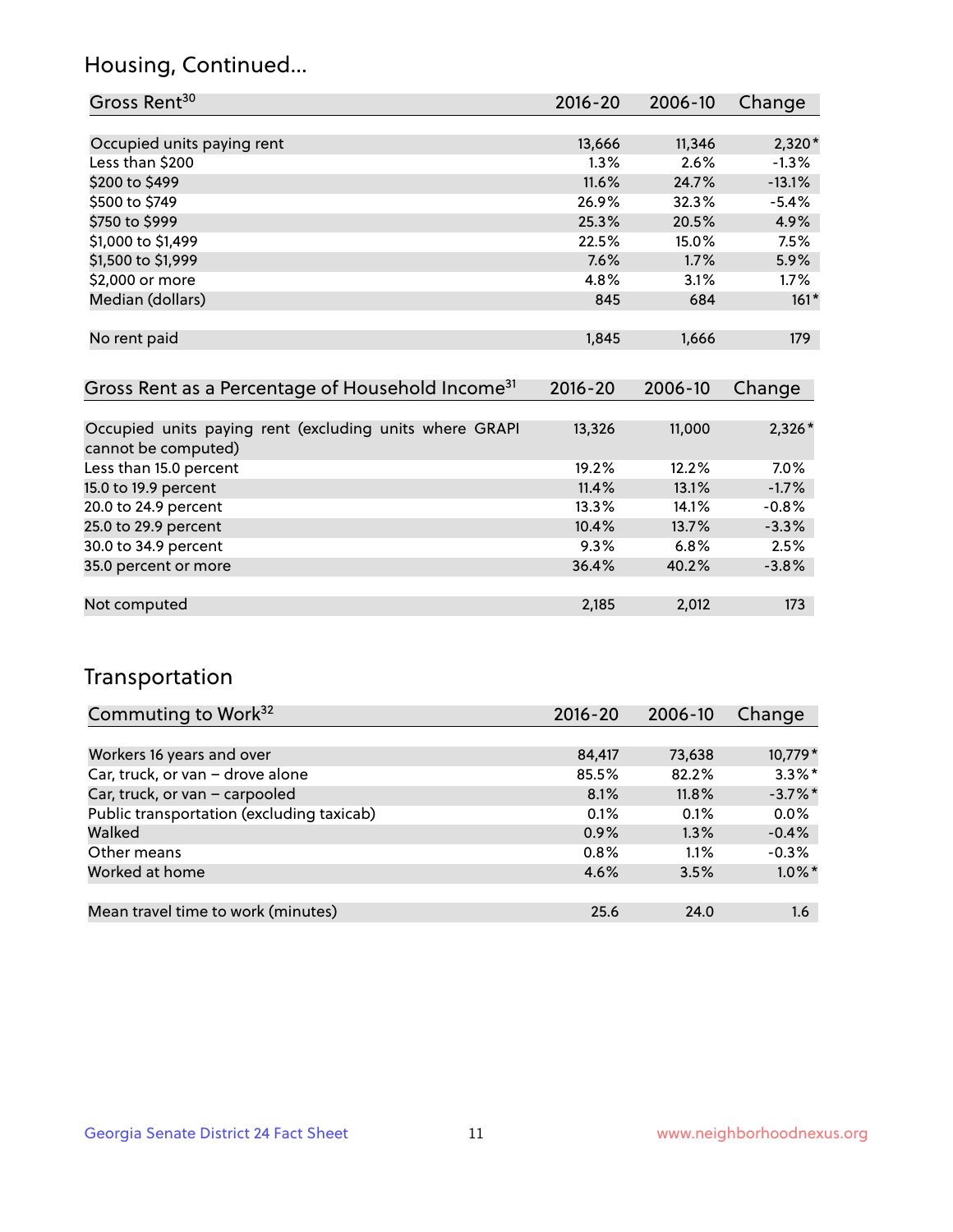## Transportation, Continued...

| Vehicles Available <sup>33</sup> | 2016-20 | 2006-10 | Change    |
|----------------------------------|---------|---------|-----------|
|                                  |         |         |           |
| Occupied housing units           | 68,452  | 62,709  | $5,744*$  |
| No vehicles available            | 4.5%    | 5.5%    | $-1.0%$   |
| 1 vehicle available              | 28.6%   | 25.4%   | $3.2\%$ * |
| 2 vehicles available             | 39.5%   | 40.5%   | $-1.0%$   |
| 3 or more vehicles available     | 27.5%   | 28.7%   | $-1.2%$   |

#### Health

| Health Insurance coverage <sup>34</sup>                 | 2016-20 |
|---------------------------------------------------------|---------|
|                                                         |         |
| Civilian Noninstitutionalized Population                | 189,151 |
| With health insurance coverage                          | 89.8%   |
| With private health insurance coverage                  | 70.1%   |
| With public health coverage                             | 34.4%   |
| No health insurance coverage                            | 10.2%   |
| Civilian Noninstitutionalized Population Under 19 years | 47,361  |
| No health insurance coverage                            | 5.7%    |
| Civilian Noninstitutionalized Population 19 to 64 years | 106,488 |
| In labor force:                                         | 80,489  |
| Employed:                                               | 76,566  |
| With health insurance coverage                          | 86.4%   |
| With private health insurance coverage                  | 83.3%   |
| With public coverage                                    | 7.3%    |
| No health insurance coverage                            | 13.6%   |
| Unemployed:                                             | 3,922   |
| With health insurance coverage                          | 66.9%   |
| With private health insurance coverage                  | 50.4%   |
| With public coverage                                    | 20.6%   |
| No health insurance coverage                            | 33.1%   |
| Not in labor force:                                     | 25,999  |
| With health insurance coverage                          | 81.8%   |
| With private health insurance coverage                  | 55.9%   |
| With public coverage                                    | 36.1%   |
| No health insurance coverage                            | 18.2%   |